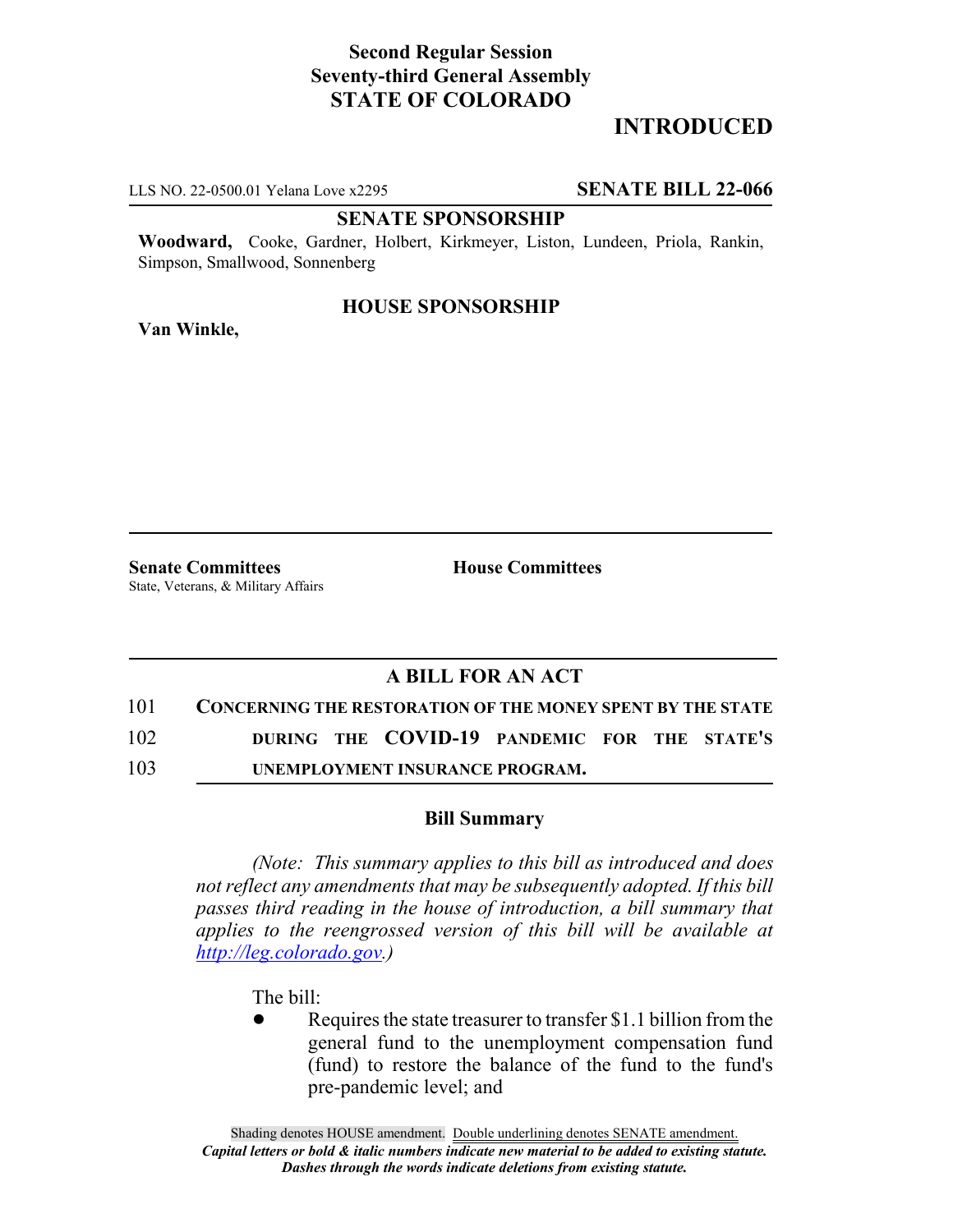Requires the director of the division of unemployment insurance to repay the federal government for \$1.014 billion of advances received from the federal government in responding to the COVID-19 pandemic.

 *Be it enacted by the General Assembly of the State of Colorado:* **SECTION 1. Legislative declaration.** (1) The general assembly hereby finds and declares that: (a) In January 2020, the balance of Colorado's unemployment compensation fund (fund) was \$1.1 billion; (b) Shutdowns ordered by the governor and local public health officials during the COVID-19 pandemic led to record unemployment and a rapid depletion of the entire fund; (c) According to the Colorado department of labor and employment, between February and June of 2020, Colorado's jobless rate 11 increased from 2.5% to 10.5%, resulting in an increase of payments to unemployed individuals from the fund; and (d) The fund became insolvent on August 18, 2020. Colorado was forced to borrow from the federal government in order to meet the unemployment obligations and, as of January 7, 2022, owes \$1.014 billion on those loans. (2) The general assembly recognizes that: (a) Unemployment payments over the past two years have been a lifeline to thousands of struggling Colorado families; (b) Without the beginning balance in the fund, it would have been impossible for the state to meet the needs of Colorado families; (c) Putting the burden on employers to rebuild the fund will actually delay the recovery and put Colorado companies at a